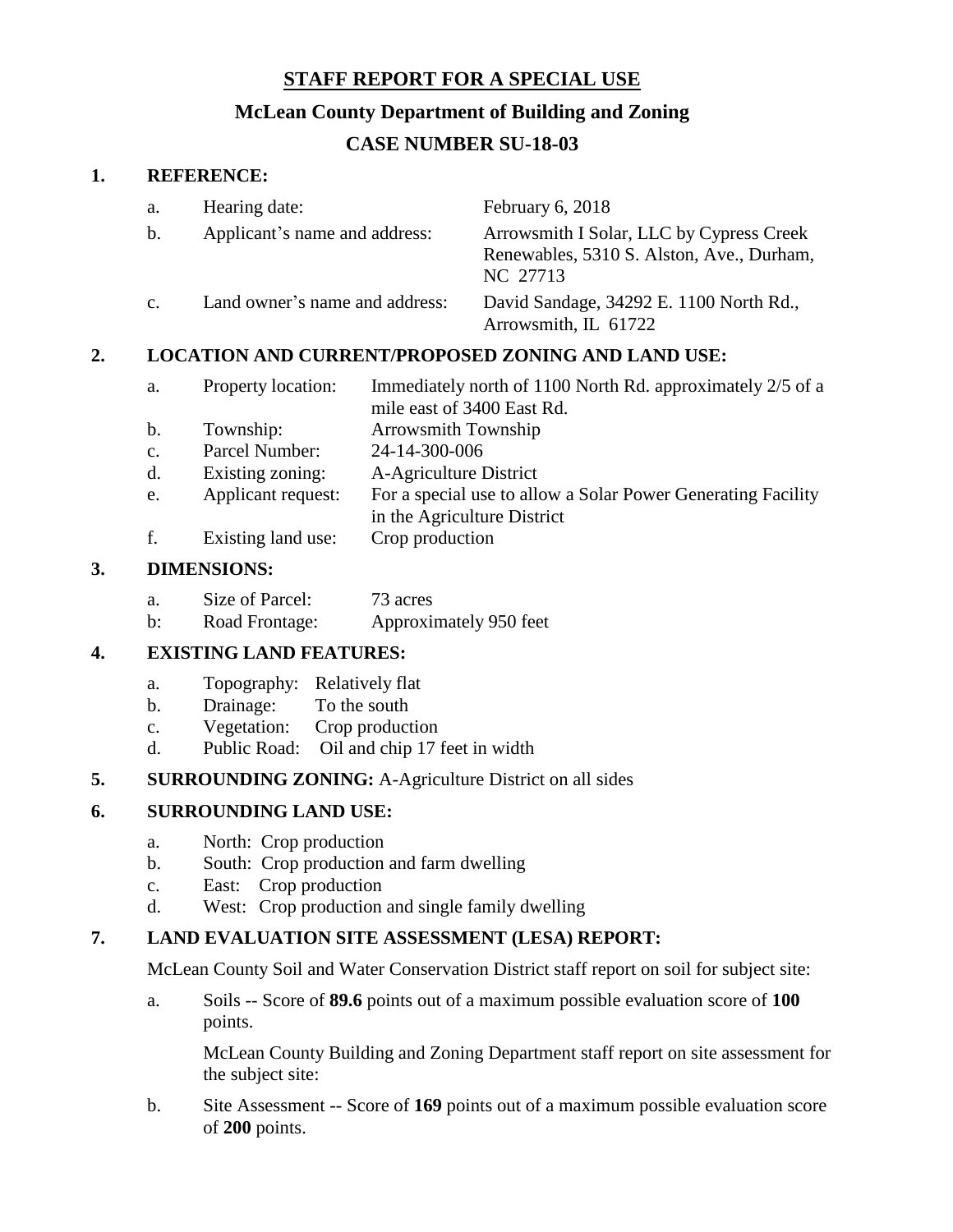c. Total LESA review score is **258.6 points** out of a maximum of **300** points.

### **EVALUATION RESULT:**

The LESA Report indicates that a total score of **230 points and above** means that the property is of **high** value for agricultural land protection.

- **8. STAFF ANALYSIS:** The analysis of the seven standards listed in Article VIII Section 350-56 of the McLean County Code (Standards for Special Use Permits) as they apply to this zoning request is as follows:
	- a. **The proposed special use will not be detrimental to or endanger the health, safety, morals, comfort, or welfare of the public**. This standard is met. The applicant proposes to establish a 2-megawatt solar power generating facility on this property, which will meet all of the County setback requirements and use standards for a solar power generating facility.

The application indicates that this facility will contain rows of Photovoltaic (PV) cell panels mounted on posts set in the ground. These rows of panels are referred to as "solar arrays". Cypress Creek Renewables will mount the solar arrays in one of two ways: on a fixed tilt or on a tracking system, which allows them to follow the sun throughout the day. After site specifics and design components are more fully developed for this solar farm, Cypress Creek will determine which system is more appropriate for this site. The solar arrays will be designed with an anti-reflective coating.

The basic components of a solar energy facility include: PV panels, inverters, combiner boxes, transformers, wires and conductor cables, structural racking system for PV modules, and perimeter fencing. Solar electricity production includes the following five components:

- 1) *Electrical Power Generation*. Sunlight strikes the PV panel cells, which convert photons of light into electrons, producing low-voltage, Direct Current (DC) electricity.
- 2) *Combination Box*. The low-voltage, DC electricity is fed through cables from each PV panel to a combiner box.
- 3) *Inverter*. The low-voltage, DC electricity is fed through cables from the combiner box to an inverter, where it is converted to low-voltage, Alternating Current (AC) electricity.
- 4) *Transformer*. The transformer steps up the low-voltage, AC electricity to the appropriate voltage so that it can be fed into the electrical transmission system.
- 5) *Utility Transmission*. Electricity is sent through the electrical transmission lines to utility distribution systems for delivery to ratepayers.

The applicant indicates that the solar arrays will be a maximum 12 feet in height but on average will be  $8 - 9$  feet in height.

The applicant submitted a communication from the Illinois Department of Natural Resources indicating EcoCAT identified protected resources that may be in the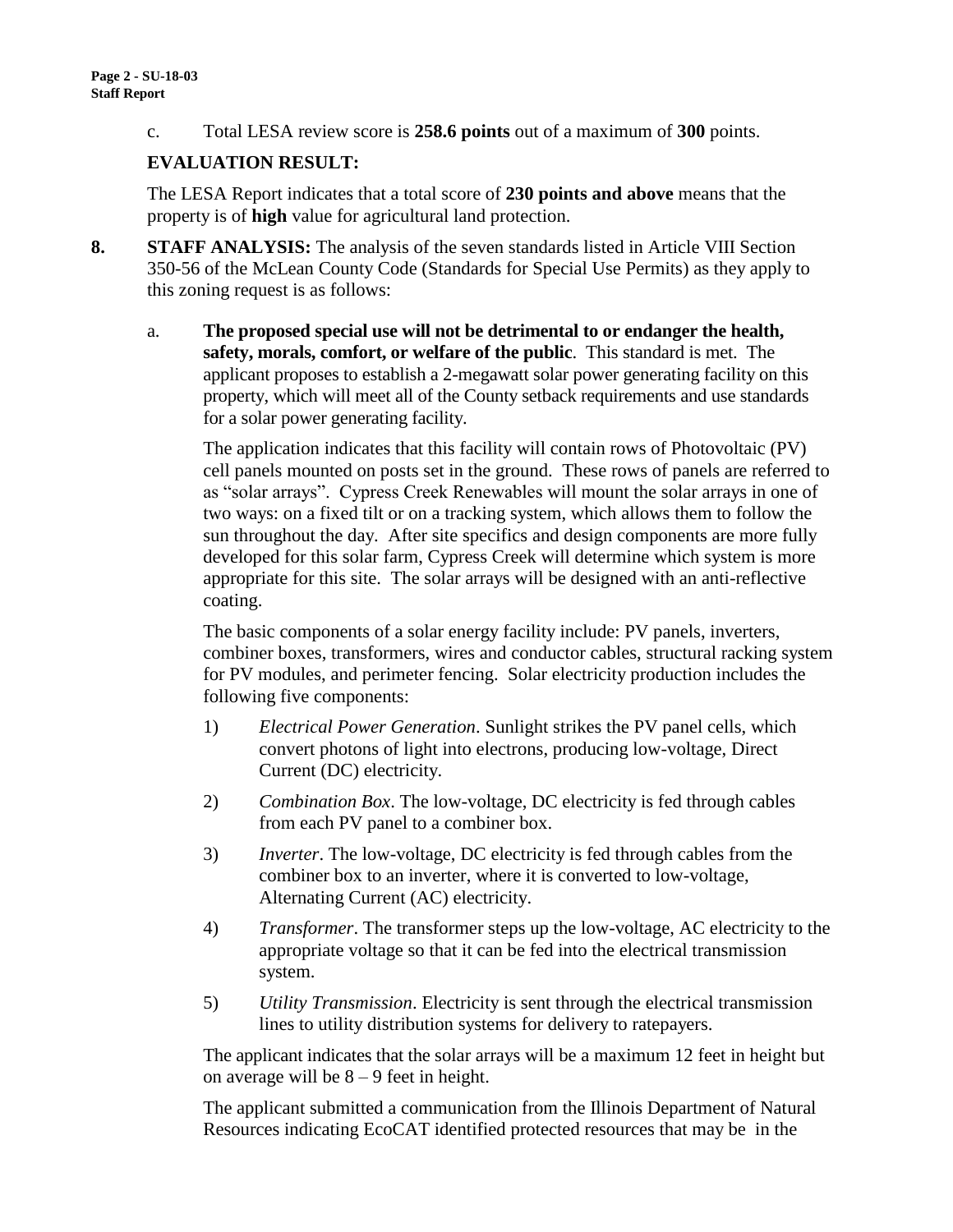vicinity of the proposed action; they have evaluated the information provided and concluded that adverse effects are unlikely.

There has been no communication submitted from the Illinois Historical Preservation Agency (IHPA).

- b. **The proposed special use will not be injurious to the use and enjoyment of other property in the immediate vicinity for purposes already permitted or substantially diminish property values in the immediate area.** This standard is met. Nearby property that is currently in crop production will continue to be desirable for such use. One farm dwelling and one single family dwelling nearby will not be significantly impacted by the proposed solar power generating facility.
- c. **The proposed special use will not impede the orderly development of the surrounding property for uses permitted in the district.** This standard is met. Nearby property that is currently in crop production will continue to be desirable for such use. One farm dwelling and one single family dwelling nearby will not be significantly impacted by the proposed solar power generating facility.
- d. **Adequate utilities, access roads, drainage and/or other necessary facilities have been or will be provided.** This standard is met. The property has approximately 950 feet of frontage on the north side of 1100 North Road. The Saybrook-Arrowsmith Fire District will provide fire protection for the subject property. Predevelopment drainage patterns will be retained as much as possible. The applicant will provide certified plans for storm water detention/retention before a permit is issued for the proposed solar power generating facility. The applicant will need to have all field tile damaged in the construction process repaired by a competent contractor, with experience in such repair, during the life of the solar farm.
- e. **Adequate measures have been or will be taken to provide ingress and egress so designed as to minimize traffic congestion in the public streets.** This standard is met. It appears that safe site distance can be provided at the proposed entrance. The applicant will need to obtain an entrance permit from the Arrowsmith Township Road Commissioner.
- f. **The establishment, maintenance and operation of the special use will be in conformance with the intent of the district in which the special use is proposed to be located.** This standard is met. The preamble states "Provide for the location and govern the establishment and operation of land uses which are compatible with agriculture and are such a nature that their location away from residential, commercial and industrial areas is most desirable".
- g. **The proposed special use, in all other respects, conforms to the applicable regulations of the district in which it is located.** This standard is met. According to the Zoning Ordinance, "The Land Evaluation and Site Assessment (LESA) System has been designed to provide a rational process for assisting local officials in making farmland conversion decisions through the local zoning process." Although this property has a high LESA score, the applicant indicates that native grasses will be grown and maintained on the site; and the prime soils will be preserved as long as the Solar Power Generating Facility is operational. After the subject property is